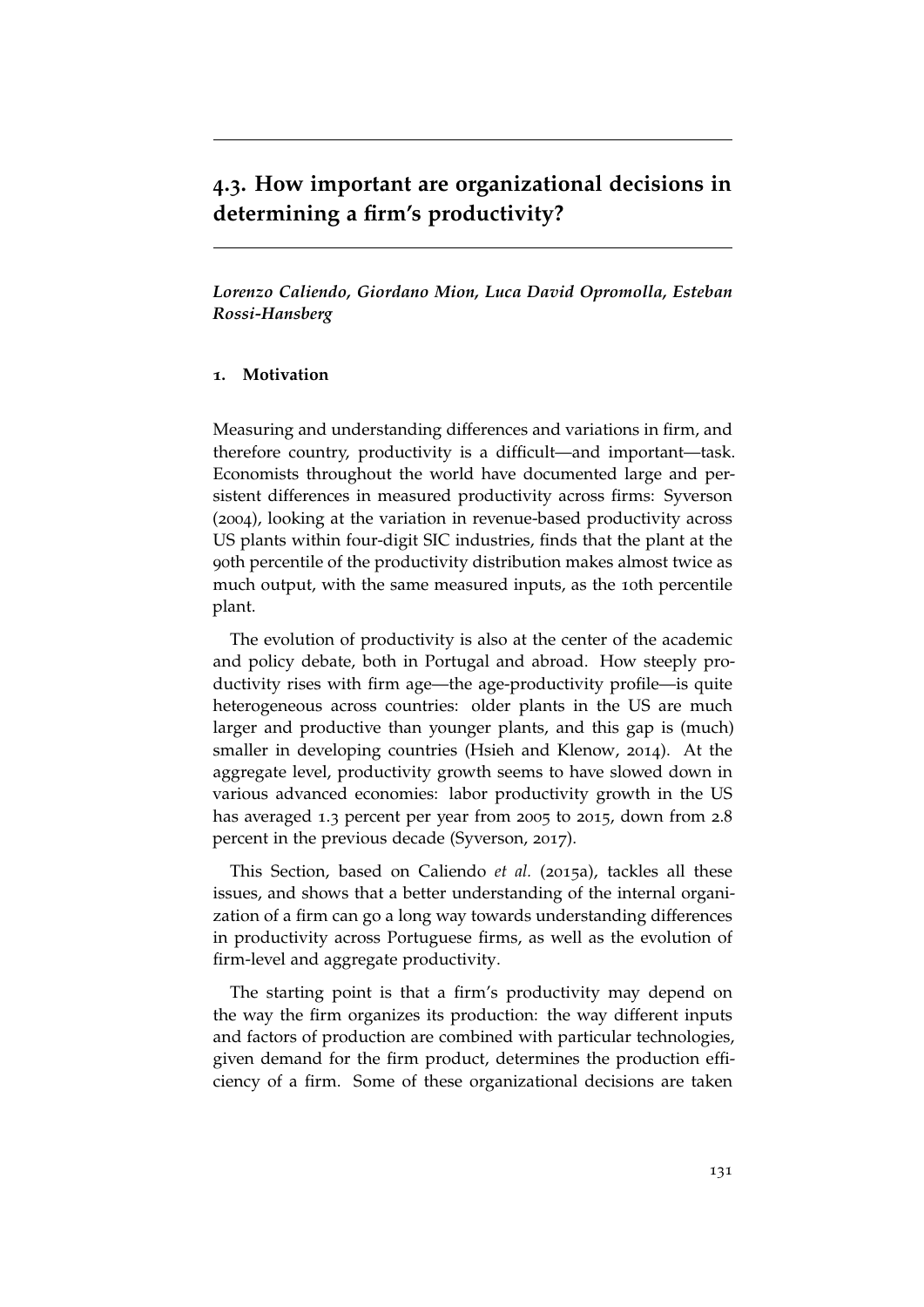as a reaction to shocks to demand (e.g. a change in fashion), to changes in the institutional environment in which the firm operates (e.g. sudden changes in regulations), or to productivity shocks (e.g. the shutdown of an important supplier). This creates a measurement challenge: in order to understand how changes to the organization of the firm affect its productivity, we need to acknowledge that these changes may have been triggered by external shocks that also affect productivity. How to disentagle the two channels? Let's start by looking, in the next section, at a real world example.

## **2. How a reorganization, triggered by increased competition, affected productivity?**

The first step we need to take is to distinguish between quantity-based and revenue-based productivity. The distinction is crucial since the first measures how effective is a firm in transforming inputs and factors—like capital, intermediate goods and labor—*into output*, while the other measures how effective is a firm in transforming inputs and factors *into sales*, and therefore also measures any price variation, perhaps related to markups, that results from market power. Once we are able to distinguish between a firm's quantity-based and revenue-based productivity, we can begin to study how a change in the organization of the firm affects either of them. In both cases, we will focus on within-firm changes in productivity as a result of firm re-organization: this is extremely useful since it allows us to sidestep the difficulties in comparing quantity-based productivity—which is expressed in units of the particular goods produced by a firm—across firms.

Let's then consider the case of a Portuguese firm producing "Knitted and crocheted pullovers"—as well as other similar articles—that heavily downsized between 2002 and 2005, as a consequence of the increased competition following China's entry into the World Trade Organization. The quantity sold by the firm declined by 50 percent, with prices increasing by 30 percent. Since changes in the organization of a firm are inherently lumpy, the firm adapted to the new competitive situation by adopting an organizational structure that was a bit too small for the size of its new market: it streamlined its organizational structure by firing a number of managers and employees performing secondary tasks, and by focusing on its main experties by maintaining its "sewers and embroiderers". As a consequence of this significant change in the organization of the firm, quantity-based productivity declined by 53 percent, but revenue-based productivity—affected by prices—increased by 9.2 percent.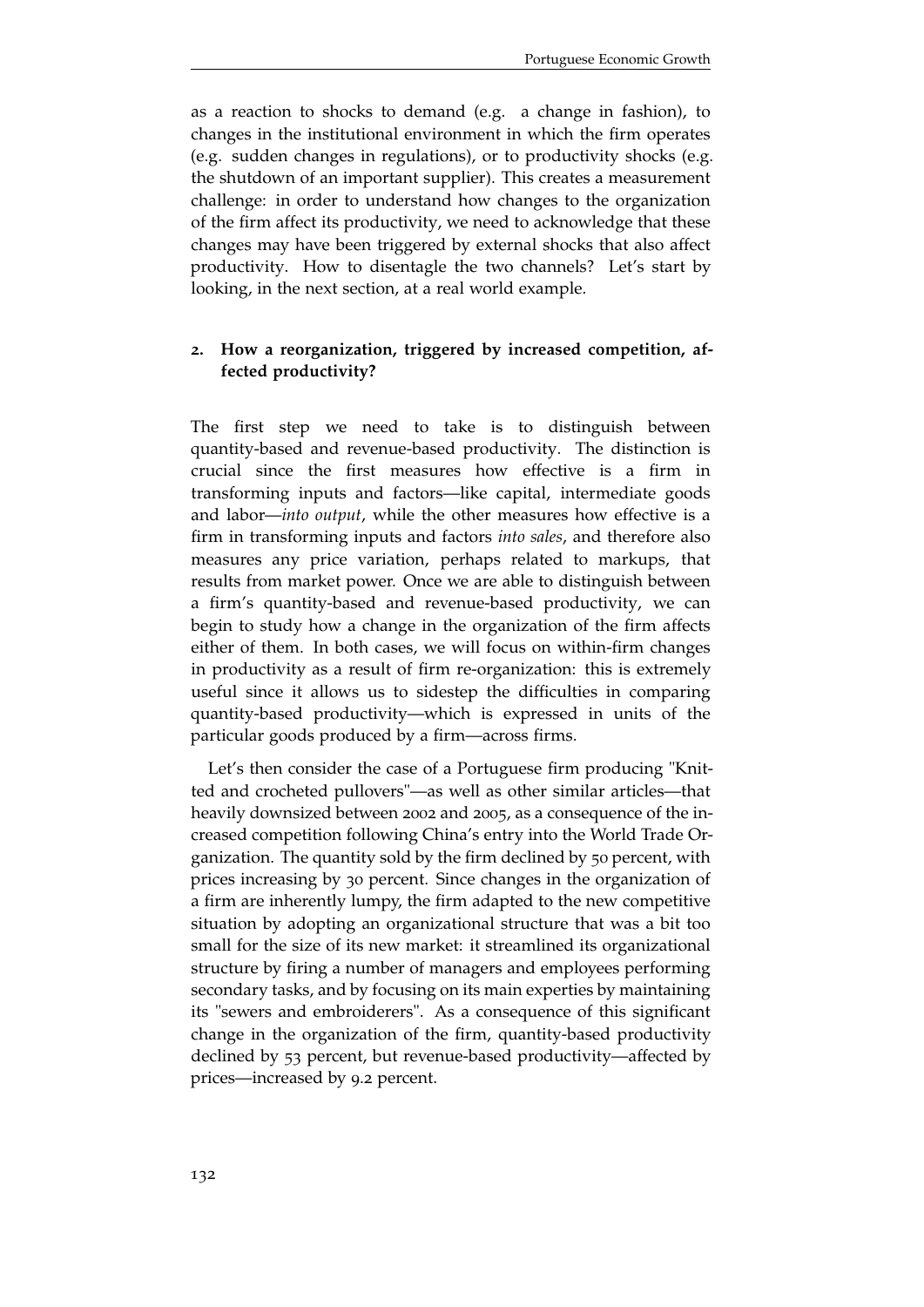The increased competition from China stimulated a specific change in the organization of this apparel firm—the span of control, i.e. the number of production workers per manager, increased—and had a large negative impact on its quantity-based productivity, and a more modest positive impact on its revenue-based productivity. In the rest of the chapter, we will show that this kind of adjustment is typical, and that reorganizations are important not only to understand how productivity changes for a given firm, but also to understand the evolution of aggregate productivity.

#### **3. Data and econometric challenges**

Three firm characteristics were crucial in the previous example: the organization of the firm, the firm revenue-based productivity, and the firm quantity-based productivity. Luckily, the rich set of data available for Portuguese firms allows us to measure all three of them.

Our measure of firm organization relies on the theory of knowledge-based hierarchies developed in Rosen (1982), Garicano (2000) and, in an equilibrium context with heterogeneous firms, in Garicano and Rossi-Hansberg (2006) and Caliendo and Rossi-Hansberg (2012). This theory emphasizes that knowledge, interpreted as the ability to solve problems, is a key input for production. Given that individuals have a limited time to work then, in order to relax this time constraint, individuals can work in teams and specialize in solving different kinds of problems: less knowledgeable workers deal with routine production tasks, thereby economizing on the time of experts who specialize in managing tasks.

In Portugal—just like in France (Caliendo *et al.*, 2015b)—we find that when firms re-organize, they manage the knowledge characteristics of their labor force to save on labor costs: when a firm expands substantially, it adds well-trained experts, and routinizes lower-level jobs for which the firm now hires less skilled/trained employees. The increase in the wage bill associated with the hiring of upper-level management is compensated by the decrease in the average wages associated to lower level jobs. The opposite happens when a firm shrinks substantially: the apparel firm that we considered above decided to downsize and focus on less managers and relatively more "sewers and embroiderers" because its market became much smaller. We were able to detect this change in the organization thanks to the Quadros de Pessoal, a matched employer-employee dataset covering the universe of firms located in Portugal, with information on all their workers. Specifically, for any given firm and year, we can assign each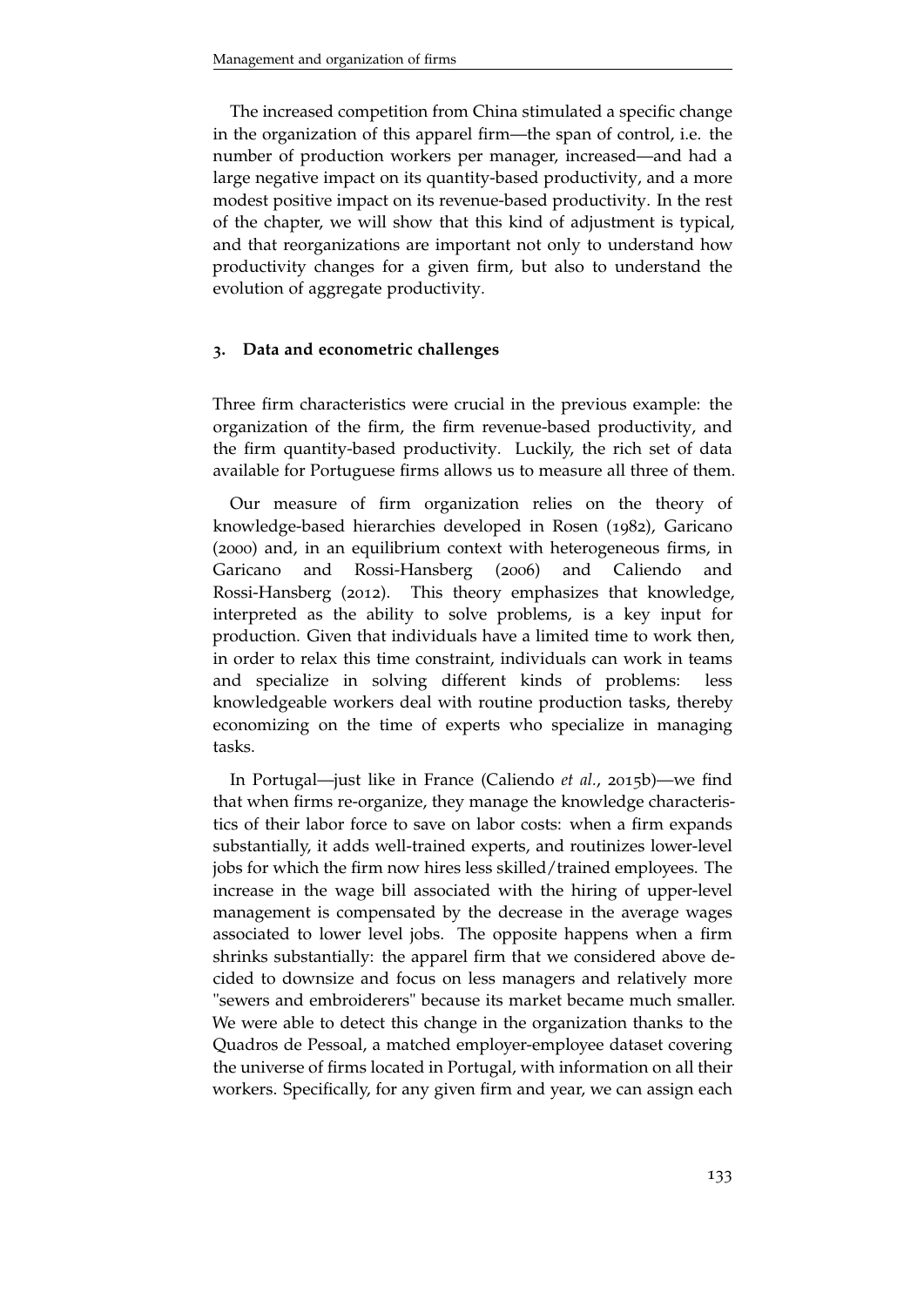of the workers in the firm to one of 4 layers, from production workers to top management.

The theory of knowledge-based hierarchies has clear-cut implications for the evolution of firm productivity that match what we observe in the data. Let's consider the evolution of revenue-based productivity for a growing firm. When a firm grows, but not enough to reorganize, revenue-based productivity increases, driven by the rise in the price charged. However, when the firm does change its organization by adding a layer of managers, revenue-based productivity drops, as prices reflect the lower marginal costs. Changes in the organization of the firm can be seen as lumpy investments (or disinvestments) that become worthwhile once the market of a firm is large enough to sustain the higher fixed cost associated to a more complex organization. In Caliendo *et al.* (2015a) we show, among other things, that the implications of the theory are consistent with the evolution of a simple measure of revenue-based productivity, value added per worker, within a broad spectrum of industries.

Once we acknowledge that a firm's organization is one of the inputs affecting production, we need to face two challenges. First, when estimating the productivity of a firm, we need to control for a measure of firm organization, as opposed to simply controlling for the number of workers or the wage bill. Second, we need to take into account that firm organization is endogeneous, and can depend on productivity shocks that are unobserved to the econometrician. In Caliendo *et al.* (2015a), we show how to solve both of these problems when computing several measures of firm revenue-based and quantity-based productivity.

Before jumping to the results, we need to address what is often the elephant in the room in many discussion in economics: causality. So far, we have discussed how to construct measures of productivity that incorporate the role of firm organization, based on a theory that associates increases in the number of layers of a firm to increases in quantity-based productivity and reductions in revenue-based productivity. To the extent that the organization of a firm, similar to what is usually assumed with capital, does not change much in the short run then we can interpret the relationship between a firm's number of layers and its productivity as causal.

However, we can also be more demanding. In Caliendo *et al.* (2015a) we employ two different strategies to instrument for a firm reorganization, and to make our results more robust. First, we resort to an instrumental variable strategy, and use a large set of instruments represented by demand and cost shocks, as well as real exchange rates and a firm's export and import patterns, that predict organiza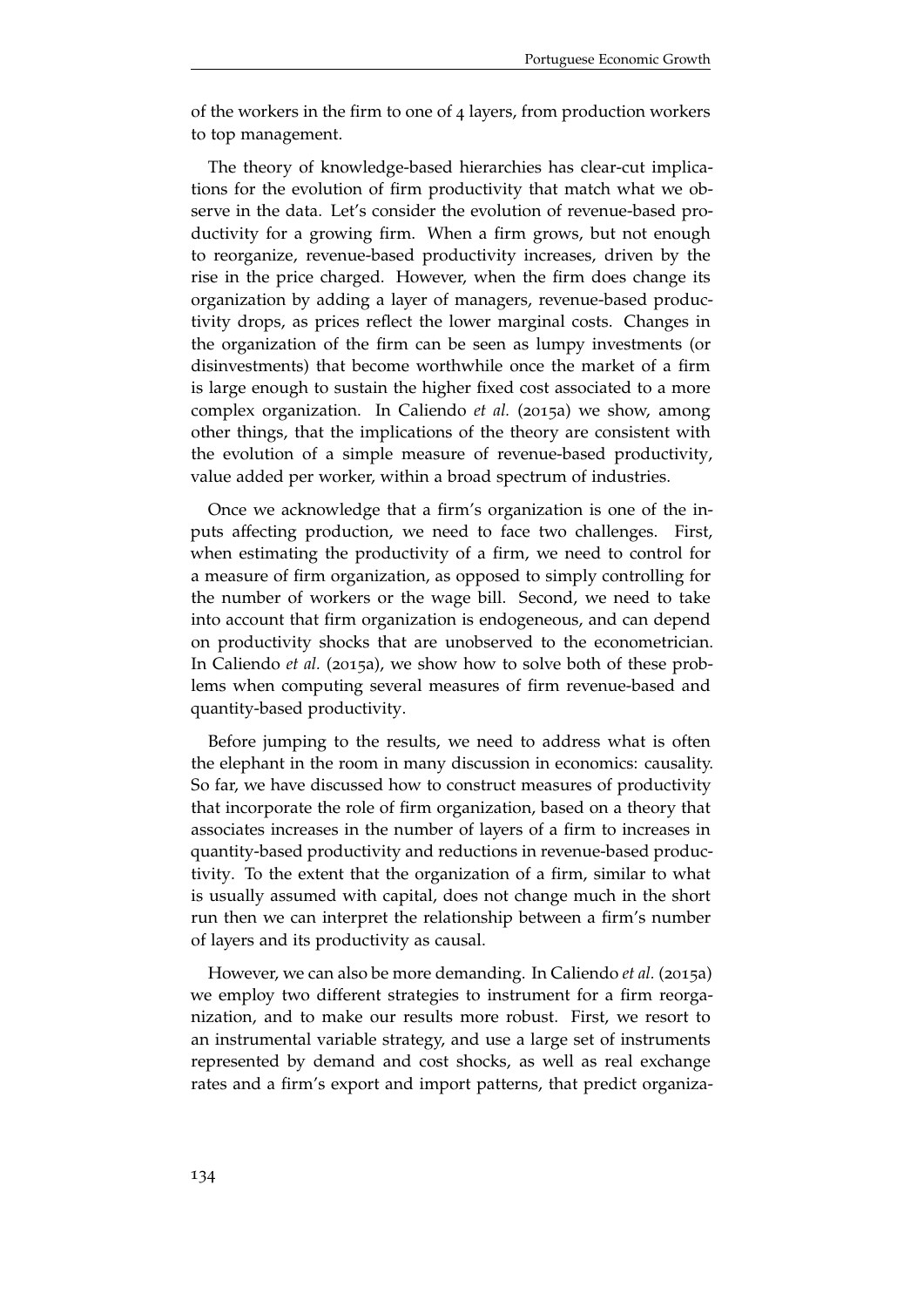tional changes but are uncorrelated with current productivity shocks. Second, we use the removal of quotas in sub-industries of the Textile and Apparel sector, that resulted from China's entry into the WTO, as an instrument for a firm's reorganization. In both cases, we get a consistent set of results that will be summarized in the next, final, subsection.

### **4. Organization is key**

Our main results are based on the Wooldridge (2009) revenue-based productivity, and Forlani *et al.* (2016) quantity-based productivity approaches, extended to account for firm organization, and the instrumental variable strategy outlined above. We find that, as a result of an exogenous demand or productivity shock that makes the firm reorganize and add a management layer, quantity-based productivity increases by about 8 percent, while revenue-based productivity drops by around 7 percent. These effects are large in magnitude, and extremely significant and robust to alternative definitions of productivity, and empirical strategies.

The results are even more important once two additional facts are taken into account. First, reorganizations are fairly frequent in the data, and therefore are potentially an important driver of firm productivity: about 12 percent of firms in a layer reorganize by adding a layer, and about the same number downscale and drop one. This is not unique to the Portuguese market: Caliendo *et al.* (2015b), using data for France, find similar patterns.

Second, the effects of reorganization are important for understanding aggregate productivity dynamics: reorganization accounts for an increase in quantity-based productivity, when firms reorganize by adding layers, of about 8.3 percent, while the average increase in productivity for these firms was 6.5 percent. Similarly, when firms reduce the number of layers, reorganization accounts for more than 100 percent of the overall change in productivity of downsizing firms!

#### **5. Final remarks**

The results shown in this chapter underscore the importance of acknowleding that the organization of firms is a key input into the production process. This allows to better understand why some firms are much more productive than others, and to rationalize the change in productivity of expanding and downsizing firms.